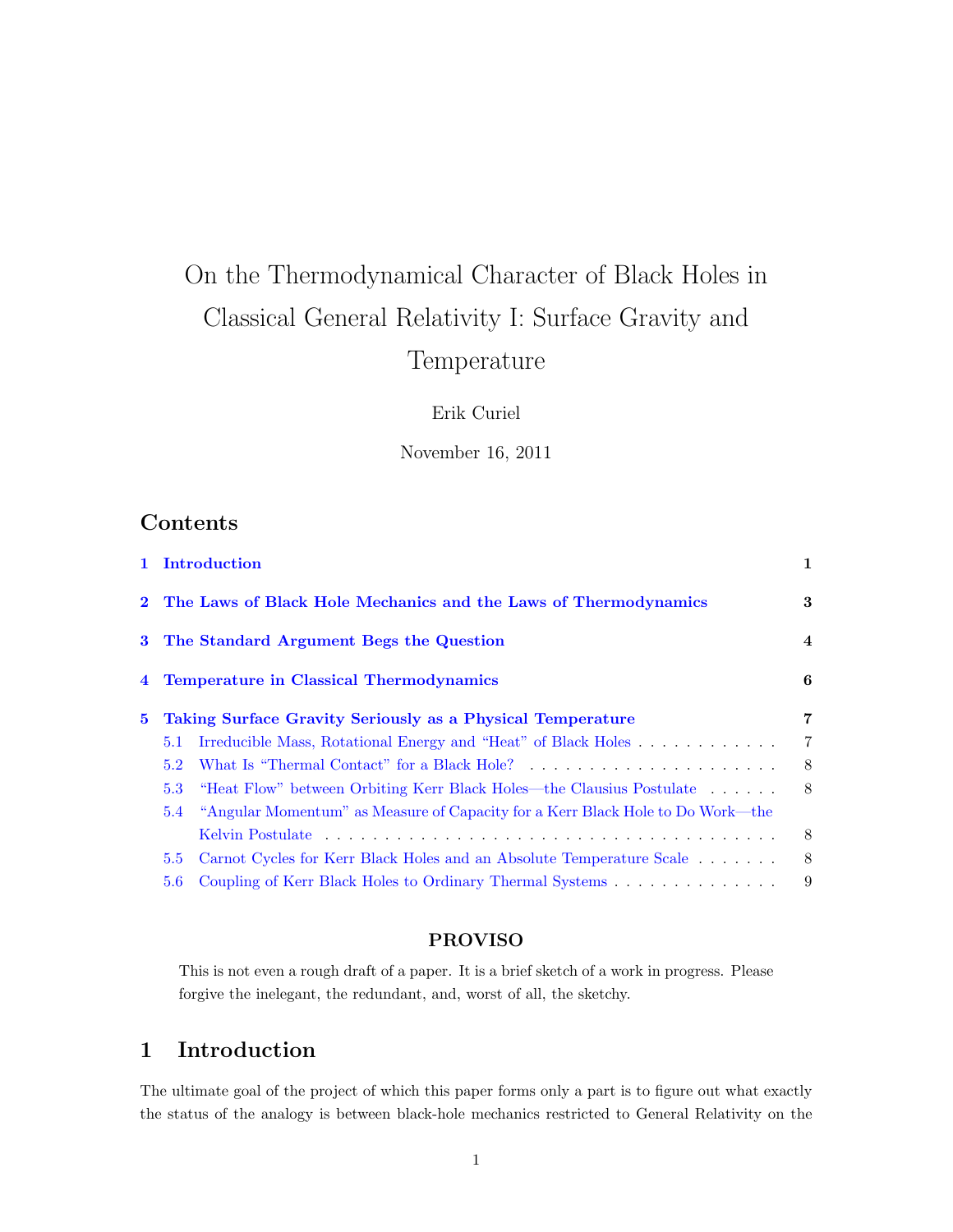one hand (i.e., with no input from quantum field theory on curved spacetime or from any other type of semi-classical calculation) and classical thermodynamics on the other ("classical" in the sense that no statistical or quantum considerations come into play). Based on the striking formal similarities of the respective mathematical formulæ of the so-called Zeroth, First, Second and Third Laws of classical thermodynamics and of the mechanics of black holes in stationary, asymptotically flat spacetimes, the best particular analogies seem to be: (1) that between the surface gravity of a black hole as measured on its event horizon and the temperature of a classical system; and (2) that between surface area of the horizon and entropy.<sup>[1](#page-1-0)</sup> When it is also noted that each version of the First Law states a conservation principle for essentially the same quantity as the other, *viz.* mass-energy, it becomes tempting to surmise that some deep or fundamental connection between black holes and thermodynamics is being uncovered. But is it of real physical significance in some sense?

The conventional answer to this question is 'no'. Because classical black holes are perfect absorbers, they would seem to have a temperature of absolute zero, even when they have non-zero surface gravity. It is only with the introduction of quantum considerations, the standard account runs, in particular the derivation of Hawking radiation, that one finds grounds for taking the analogy seriously. And yet the startling and suggestive fact remains that one can derive laws for black holes formally identical to those of classical thermodynamical systems from the fundamental principles of General Relativity itself with no aid from quantum field theory in curved spacetime. Does the use of quantum field theory in curved spacetime offer the only hope for taking the analogy seriously? I think the answer is 'no'. To attempt to justify that answer, I shall begin by arguing that the standard argument to the contrary begs the question. Looking at the various ways that the idea of "temperature" enters classical thermodynamics then will suggest arguments that, I claim, show the analogy between classical black-hole mechanics and classical thermodynamics should be taken seriously indeed, at least so far as temperature goes, without the need to rely on or invoke quantum mechanics. If this is correct, then there may be a deep connection between classical general relativity and classical thermodynamics on their own, independent of quantum mechanics. This paper is not aiming for any such grand conclusions, however, but only attempts to show that there are grounds for taking the analogy seriously even without the introduction of quantum mechanics.<sup>[2](#page-1-1)</sup> Towards that end, I will consider in this paper only the analogy between surface gravity and temperature; I will not consider the problems with taking the area of a black hole to be a measure of its true physical entropy. That is a job for a future paper.

I want to stress that I do not consider quantum effects to be irrelevant when considering possible relations between gravitational physics and thermodynamics. I want only to motivate the idea that

<span id="page-1-0"></span> $1$ Both the surface gravity and the surface area in question are defined with respect to the orbits of the Killing field in virtue of which the spacetime is qualified as 'stationary'. See [Wald \(1984, ch. 12\)](#page-9-0) for details.

<span id="page-1-1"></span><sup>2</sup>[Hayward \(1998\)](#page-8-1) has also argued that one does not need to invoke quantum mechanics in order to take the analogy seriously, by analysis of the interaction of thermal matter with black holes as defined by way of his theory of dynamical trapping horizons. Since Hayward uses a different definition of a black hole than I shall consider in this paper, his arguments are not directly relevant to what I say here. I plan to investigate his work in a later paper, in large part because I agree with him that his characterization of black holes is more physically meaningful, and certainly appropriate as a model for a far broader class of systems, than that of the traditional view.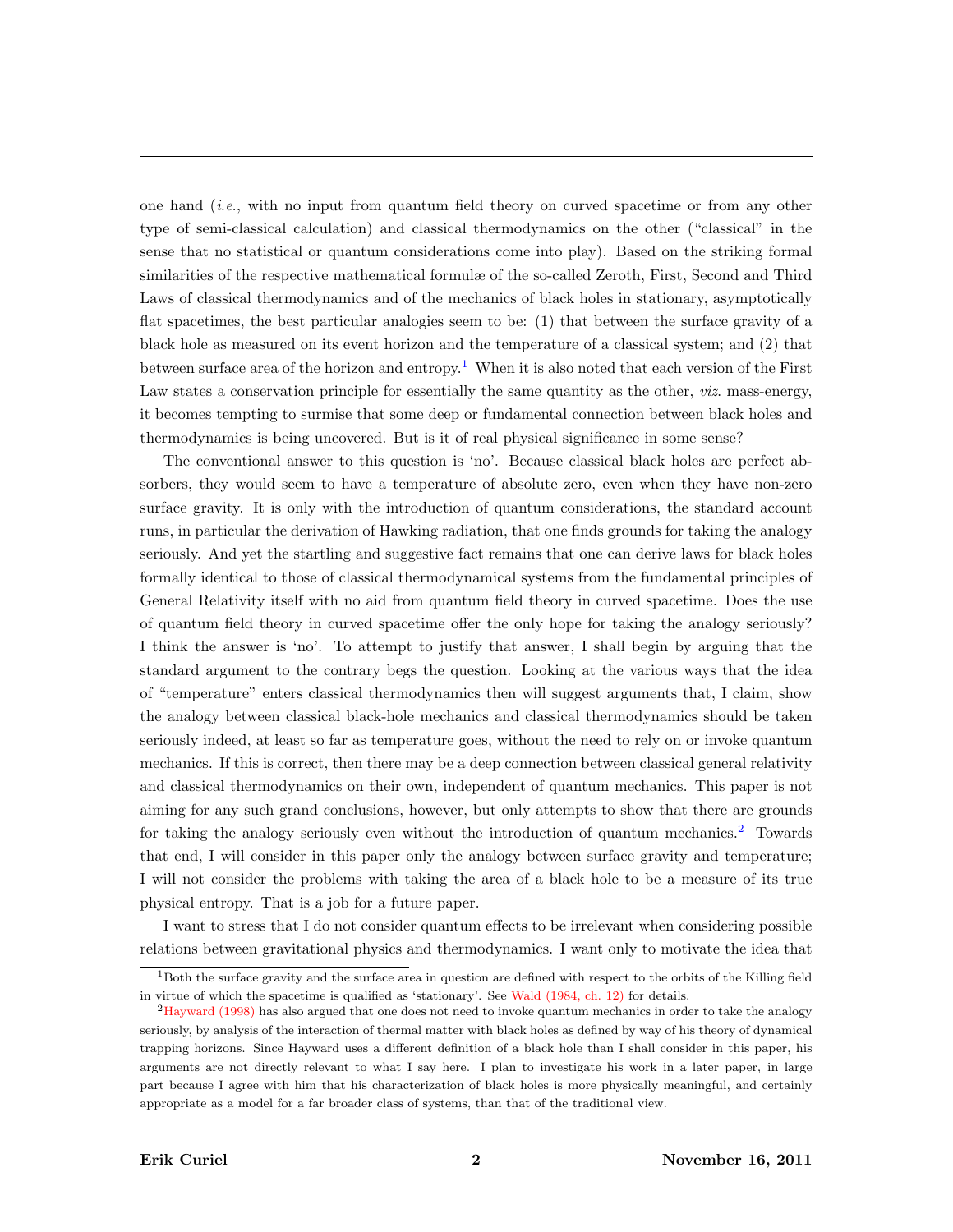the analogy between the laws of classical thermodynamics and those of black hole mechanics in classical General Relativity is robust and deep in its own right. Before diving in to any details, I also want to stress that nothing in this paper is meant to be a rigorous or thoroughly worked out argument. They are tentative arguments and conjectures put forward to see whether they offer enough promise to warrant further work.

I should perhaps say, by way of background, that I am curious about this question in the first place in part because of my curiousity about the larger question of the relation between thermodynamical characteristics of a physical system and the possibility of always being able to or indeed always being required to find an underlying statistical interpretation of those thermodynamical characteristics. That the laws of black hole mechanics follow from the fundamental theory itself (in this case, General Relativity), and are not as with classical thermodynamics an independent adjunct connected to the underlying fundamental (Newtonian) theory through the use of statistical devices, could suggest that thermodynamics is itself more of the nature of a fundamental theory than has been thought since the advent of statistical mechanics—or at least that thermodynamical characteristics and quantities of physical systems may be fundamental to them in some way analogous to that of other fundamental characteristics and dynamical quantities, such as the possession of a stress-energy tensor, for example, and its satisfaction of some form of covariant conservation principle.<sup>[3](#page-2-1)</sup> I do not intend to investigate these larger issues, however. I intend to investigate only the status of the analogy between the laws of classical thermodynamics on the one hand and those of black hole mechanics in classical General Relativity on the other. I mention these larger issues only to give some of my motivation for this work.

There are other motivations behind this project as well. Although philosophers of physics have recently begun to work on issues arising from proposals for theories of quantum gravity, many of which take as their starting points the seemingly thermodynamical character of gravitational phenomena as exemplified by the laws of black hole mechanics, almost no philosophical work has been done investigating the nature of this seemingly thermodynamical character as revealed by work in general relativity itself and in quantum field theory formulated on curved, relativistic spacetimes. Because general relativity and quantum field theory are well entrenched physical theories, I believe it behooves philosophers to study it, if not before, at least in conjunction with work done on quantum gravity.

## <span id="page-2-0"></span>2 The Laws of Black Hole Mechanics and the Laws of Thermodynamics

Within the context of General Relativity, one can derive laws describing the behavior of black holes in stationary, asymptotically flat spacetimes bearing a remarkable resemblance to the classical laws

<span id="page-2-1"></span><sup>3</sup>Although I tend to find myself more in agreement in general with Unruh and Wald than with Bekenstein on most disputed issues in black hole mechanics, I nevertheless was somewhat reassured by my discovery that a physicist of Bekenstein's stature has been at least toying with the same sort of ideas—see, e.g., [Bekenstein \(2000\).](#page-8-2)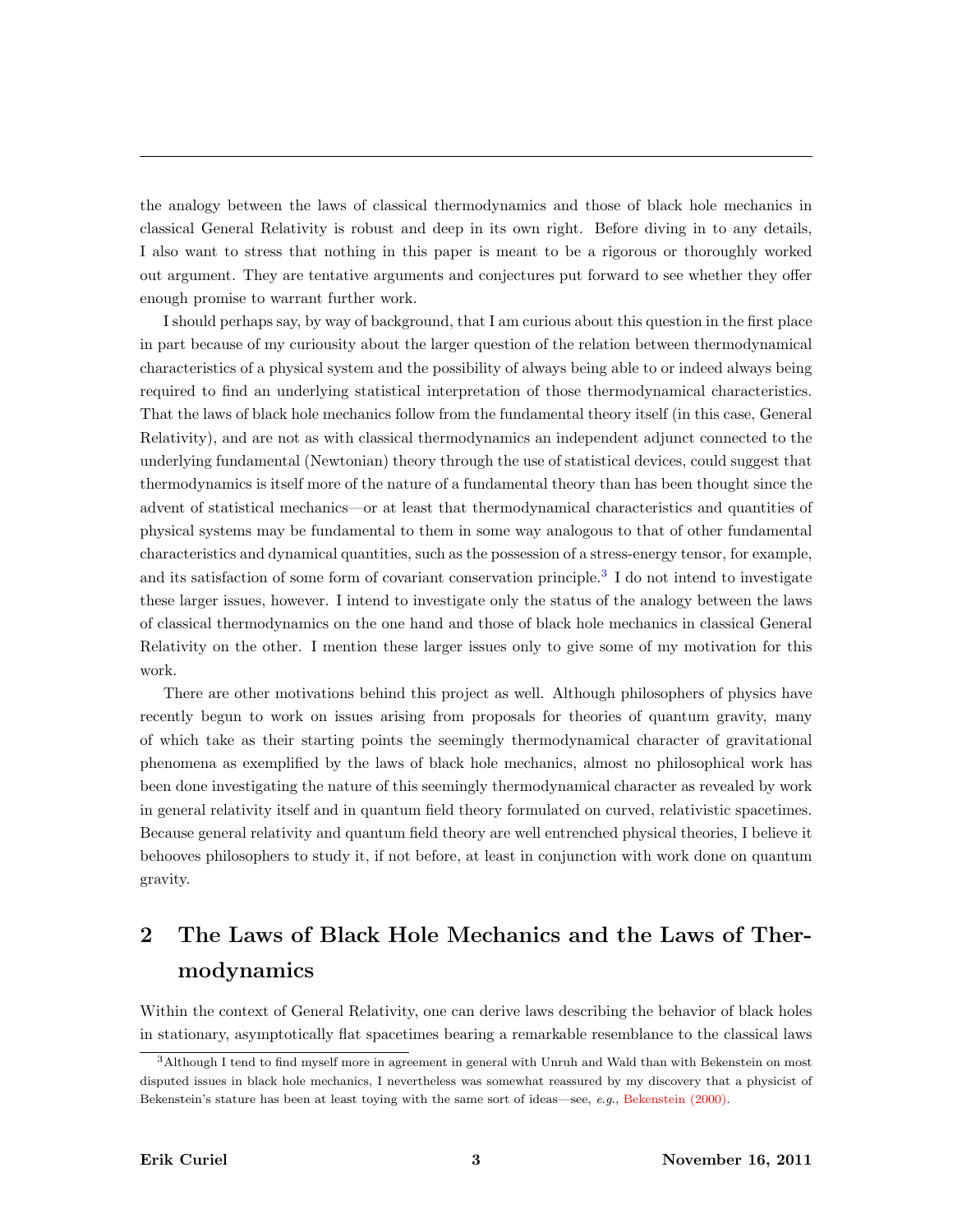of equilibrium thermodynamics:[4](#page-3-1)

#### Zeroth Law

- **Thermodynamics** The temperature T is constant throughout a body in thermal equilibrium.
- **[Black Holes**] The surface gravity  $\kappa$  is constant over the event horizon of a stationary black hole.

#### First Law

[Thermodynamics]

$$
dE = TdS + p dV + \Omega dJ
$$

where E is the total energy of the system, S the entropy, p the pressure, V the volume,  $\Omega$  the rotational velocity and  $J$  the angular momentum.

#### [Black Holes]

$$
\delta M = \frac{1}{8\pi} \kappa \delta A + \Omega_{\rm H} \delta J
$$

where M is the total black hole mass, A the surface area of its horizon,  $\Omega_{\rm H}$  the 'rotational velocity' of its horizon,<sup>[5](#page-3-2)</sup>, J its total angular momentum and ' $\delta$ ' denotes the result of a first-order, linear perturbation of the spacetime.<sup>[6](#page-3-3)</sup>

#### Second Law

**[Thermodynamics**]  $\delta S \geq 0$  in any process.

**[Black Holes]**  $\delta A \geq 0$  in any process.

#### Third Law

[Thermodynamics]  $T = 0$  is not achievable by any process.

**[Black Holes**]  $\kappa = 0$  is not achievable by any process.

The formal analogy should be obvious.

#### <span id="page-3-0"></span>3 The Standard Argument Begs the Question

There are well-known difficulties with taking the surface gravity of a classical black hole to represent a physical temperature. One important method for defining the thermodynamic temperature of an object derives from the theory of heat radiation from black bodies. If a normal object immersed in a bath of thermal radiation settles down to thermal equilibrium, it will itself emit thermal radiation

<span id="page-3-1"></span><sup>&</sup>lt;sup>4</sup>The following enumeration and most of the technical discussion in this note are derived from [Wald \(1984, ch. 12\)](#page-9-0) and [Wald \(1999b\).](#page-9-1)

<span id="page-3-2"></span><sup>5</sup>See [Wald \(1984, pp. 319–320\).](#page-9-0)

<span id="page-3-3"></span> $6$ For an exact definition and thorough discussion of the sort of perturbations envisaged, see [Gao and Wald \(2001\).](#page-8-3)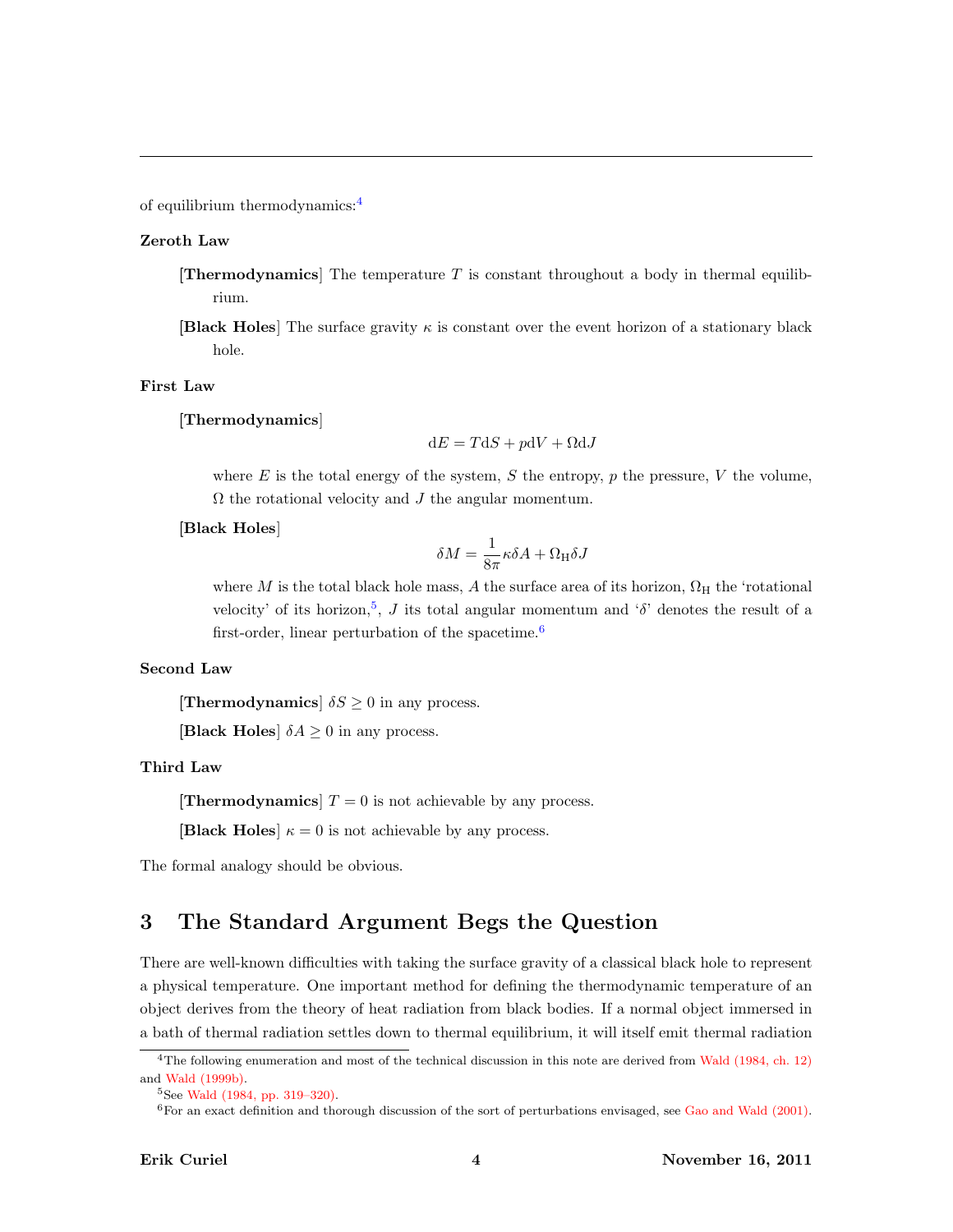with a power spectrum characteristic of its equilibrium temperature as measured using a gas thermometer. This power spectrum can then be used to define a temperature scale. It is this definition of thermodynamic temperature that is always (at times implicitly) invoked when the claim is made that if one considers classical General Relativity alone then black holes, being perfect absorbers and perfect non-emitters, have an effective temperature of absolute zero.[7](#page-4-0) On account of this fact, it seems that the surface gravity  $\kappa$ , which is never zero for a non-extremal Kerr black hole, cannot represent a physical temperature of the black hole in classical general relativity. As a result, conventional wisdom holds that if the formal similarities mentioned above were all there were to the matter then they would most likely represent a merely accidental resemblance or perhaps would indicate at best a superficial relationship between thermodynamics and black holes, but in any event would not represent the laws of classical thermodynamics as extended into the realm of black holes.<sup>[8](#page-4-1)</sup>

In 1974 using semi-classical approximation techniques Hawking discovered that black holes appear to radiate with a thermal spectrum as though they were perfect black-body emitters in thermal equilibrium with temperature  $\frac{\hbar}{2\pi}\kappa$  when quantum particle-creation effects near the black hole horizon are taken into account [\(Hawking 1975\)](#page-8-4). It is this result that is generally taken to justify the view that the resemblances between the laws of black hole mechanics and the laws of classical thermodynamics point to a fundamental and deep connection among General Relativity, quantum field theory and thermodynamics, and in particular that  $\kappa$  does in fact represent the physical temperature of a black hole.<sup>[9](#page-4-2)</sup>

I do not think this definition of temperature is the appropriate one to use in the context of a purely classical description of black holes, for the radiative thermal equilibrium of systems immersed in a thermal bath is essentially a *quantum* phenomenon, by which I mean one that can be correctly modeled only by using the hypothesis that thermal energy is exchanged in discrete quanta. To use that characterization of temperature, therefore, to argue that we must use quantum mechanics in order to take surface gravity seriously as a physical temperature is to beg the question. If that is correct, it follows that the standard argument does not bear on the strength of the analogy as indicating a real physical connection between classical general relativity and thermodynamics. After all, if one is trying to determine the status of the analogy between *classical* gravitational theory and *classical* thermodynamics independently of any quantum considerations, then the definition of temperature from the theory of radiative heat is not the most appropriate one to use, for the radiative thermal equilibrium of systems immersed in a thermal bath is essentially a *quantum* phenomenon, by which I mean one that can be correctly modeled only by using the hypothesis that thermal energy is exchanged in discrete quanta.

<span id="page-4-0"></span><sup>7</sup>See for example the remarks in [Bardeen, Carter, and Hawking \(1973\),](#page-8-5) [Carter \(1973\)](#page-8-6) and [Wald \(1999a\).](#page-9-2)

<span id="page-4-2"></span><span id="page-4-1"></span><sup>8</sup>The remarks of [Wald \(1984, p. 337\),](#page-9-0) for example, are exemplary in this regard.

<sup>9</sup>See again, for example, the remarks of [Wald \(1984, p. 337\).](#page-9-0)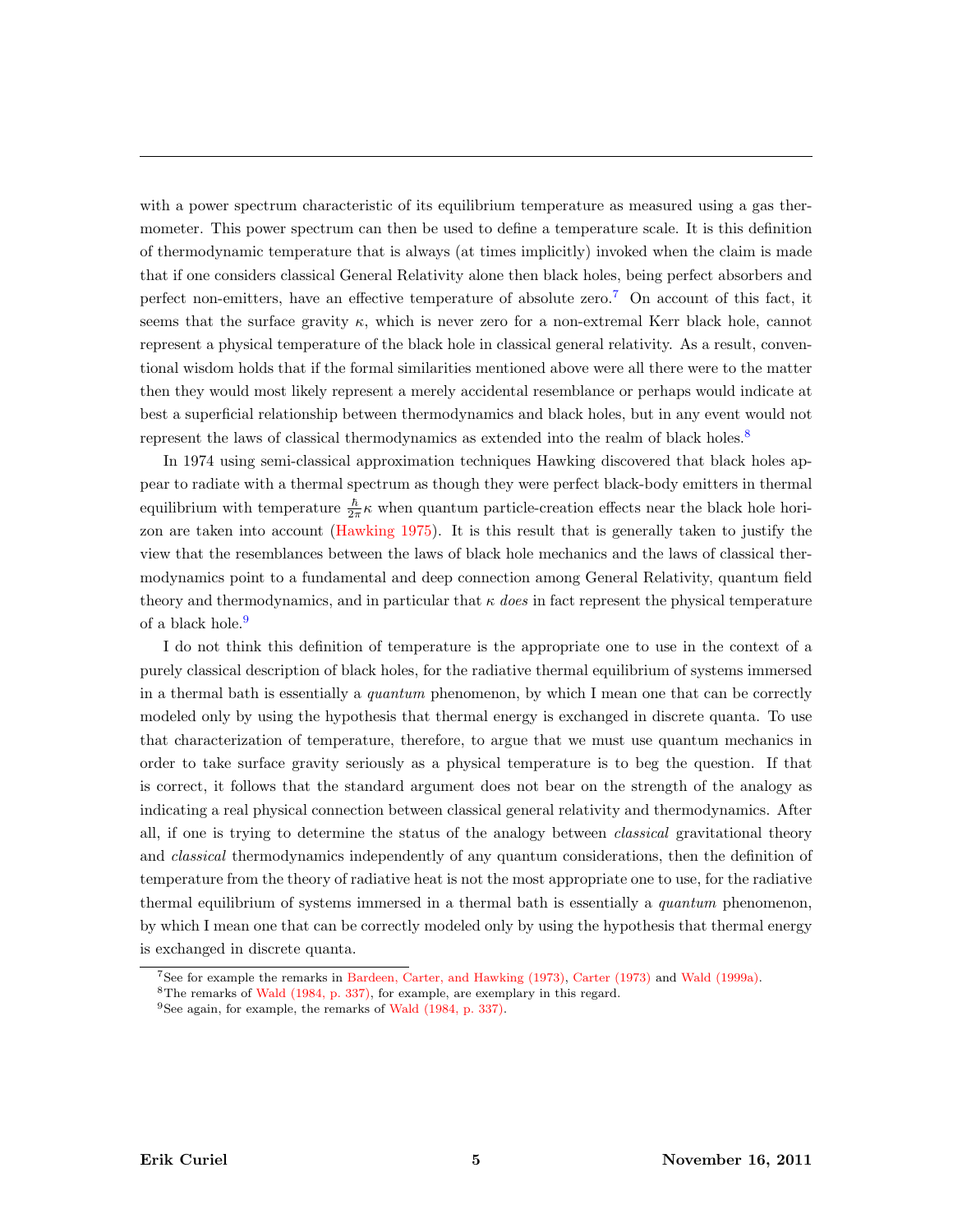## <span id="page-5-0"></span>4 Temperature in Classical Thermodynamics

I think there are grounds for taking the analogy very seriously even when one restricts oneself to the classical theories, by looking at other ways that the idea of "temperature" enters classical thermodynamics. To make the case more poignant, imagine that we are physicists who know only classical general relativity and classical thermodynamics, but have no knowledge of quantum field theory or the statistical foundation of classical thermodynamical phenomena. How could we determine whether or not to take black holes as thermodynamical objects in a substantive, physical sense, given that we know the deep formal analogy between the two sets of laws? I argue that we ought to look to the way that temperature is introduced in classical thermodynamics and the various roles it plays there. If the surface gravity of black holes can be introduced in the analogous ways and plays the analogous physical roles, I contend that the global analogy is already on strong ground. In other words, the surface gravity must play the same role in the new theory  $vis-\hat{a}-vis$  other theoretical quantities as temperature does in the original theory  $vis-\hat{a}-vis$  the analogous theoretical entities there. If, moreover, it can be shown that surface gravity couples to ordinary classical thermodynamical systems in the same formal way as ordinary temperature does, then there are no grounds for denying that it is a true physical temperature. Indeed, it was exactly on grounds such as these that physicists in the 19th century concluded that the power spectrum of blackbody radiation itself encoded a physical temperature, not merely that there was an analogy between thermodynamics and the theory of blackbody radiation.

There are three fundamental, related ways that temperature is introduced in classical thermodynamics, which themselves mediate the various physical roles temperature can play in the theory (how it serves as the mediator of particular forms of coupling between different types of physical system, e.g.). The first derives from perhaps the most basic of the thermodynamic characteristics of temperature and is perhaps most definitive of the cluster of ideas surrounding the concepts of "temperature" and "heat": it is that when two bodies are brought into contact, heat will spontaneously flow only from the one of higher temperature to the one of lower temperature. The second arises from the fact that increase in temperature is positively correlated with increases in the capacity of a system to do work. This fact allows one to define an empirical scale of temperature through, e.g., the use of a gas thermometer: the temperature reading of the thermometer is made directly proportional to the volume of the thermometric gas used. The utility of such a scale is underwritten by the empirical verification that such empirical scales defined using a multitude of different gases under a multitude of different conditions are consistent among one another.<sup>[10](#page-5-1)</sup> The third arises from an investigation of the efficiency of reversible, cyclic engines, viz., Carnot engines, which yields a definition of the so-called absolute temperature scale associated with the name of Kelvin.<sup>[11](#page-5-2)</sup> It is the possibility of physically identifying the formally derived absolute scale with the empirically derived scale based on capacity to do work (increase in volumes,  $e.g.$ ) that warrants the assertion that they

<span id="page-5-1"></span> $10P$ lanck (1926, §1, p. 1) remarks that quantitative exactness is introduced into thermodynamics through this observation, for changes of volume admit of exact measurements, whereas sensations of heat and cold do not.

<span id="page-5-2"></span><sup>&</sup>lt;sup>11</sup>See, *e.g.*, [Fermi \(1956,](#page-8-7) §§8–10).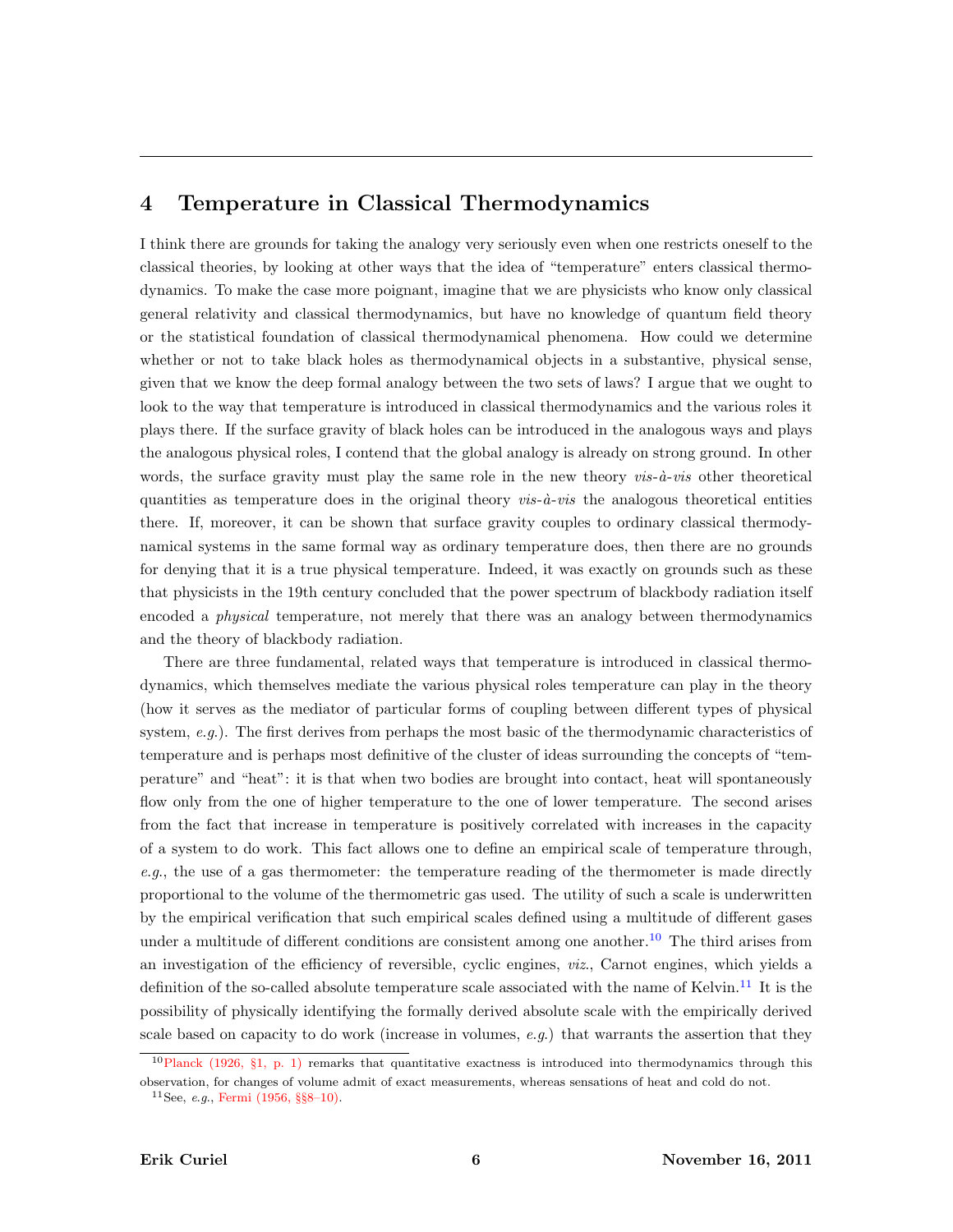both measure the same physical quantity.

Now, the following fundamental theorem of classical thermodynamics provides the basis for the definition of the absolute temperature scale:

**Theorem 4.1** Any two reversible, cyclic engines operating between temperatures  $T_2$  and  $T_1$  have the same efficiency. The efficiency of any non-reversible engine operating between  $T_2$  and  $T_1$  is always less than this.

This theorem is a direct consequence of either of two classical postulates, which can be argued on physical grounds both to be equivalent to each other and to directly imply the Second Law of thermodynamics  $(cf.$  [Fermi 1956\)](#page-8-7):

Postulate 4.2 (Lord Kelvin) A transformation whose only final result is to transform into work heat extracted from a source that is at the same temperature throughout is impossible.

**Postulate 4.3 (Clausius)** A transformation whose only final result is to transfer heat from a body at a given temperature to a body of a higher temperature is impossible.

I claim that these last two postulates, and the fact that they provide grounds for proof of the efficiency theorem, encode essentially all that is of physical significance in the three rough ways I sketched that temperature enters into classical thermodynamics. The Clausius Postulate captures the idea that when two bodies are brought into thermal contact, heat flows from the body of higher temperature to the other. The Kelvin Postulate captures the idea that the capacity of a body to do work on its environment tends to increase as its temperature increases. If one could show that appropriately formulated analogues to these two propositions about classical black holes hold in general relativity, with surface gravity playing the role of temperature, one would have gone a long way towards showing that surface gravity is a true thermodynamical temperature. If one could moreover show that those analogues imply the properly formulated analogue of the efficiency theorem, and so use them to define an absolute temperature scale for black holes that was essentially equivalent to surface gravity, the result would be even more secure.

## <span id="page-6-0"></span>5 Taking Surface Gravity Seriously as a Physical Temperature

#### <span id="page-6-1"></span>5.1 Irreducible Mass, Rotational Energy and "Heat" of Black Holes

• Irreducible mass  $M_{irr}$  of a black hole of mass M and angular momentum J, à la [Christodoulou](#page-8-8)  $(1970)$ :

$$
M_{\rm irr}^2 = \frac{1}{2} [M^2 + (M^4 - J^2)^{\frac{1}{2}}]
$$

• follows from Second Law that initial mass  $M_0$  of black hole cannot be reduced below  $M_{irr}$  by any physical process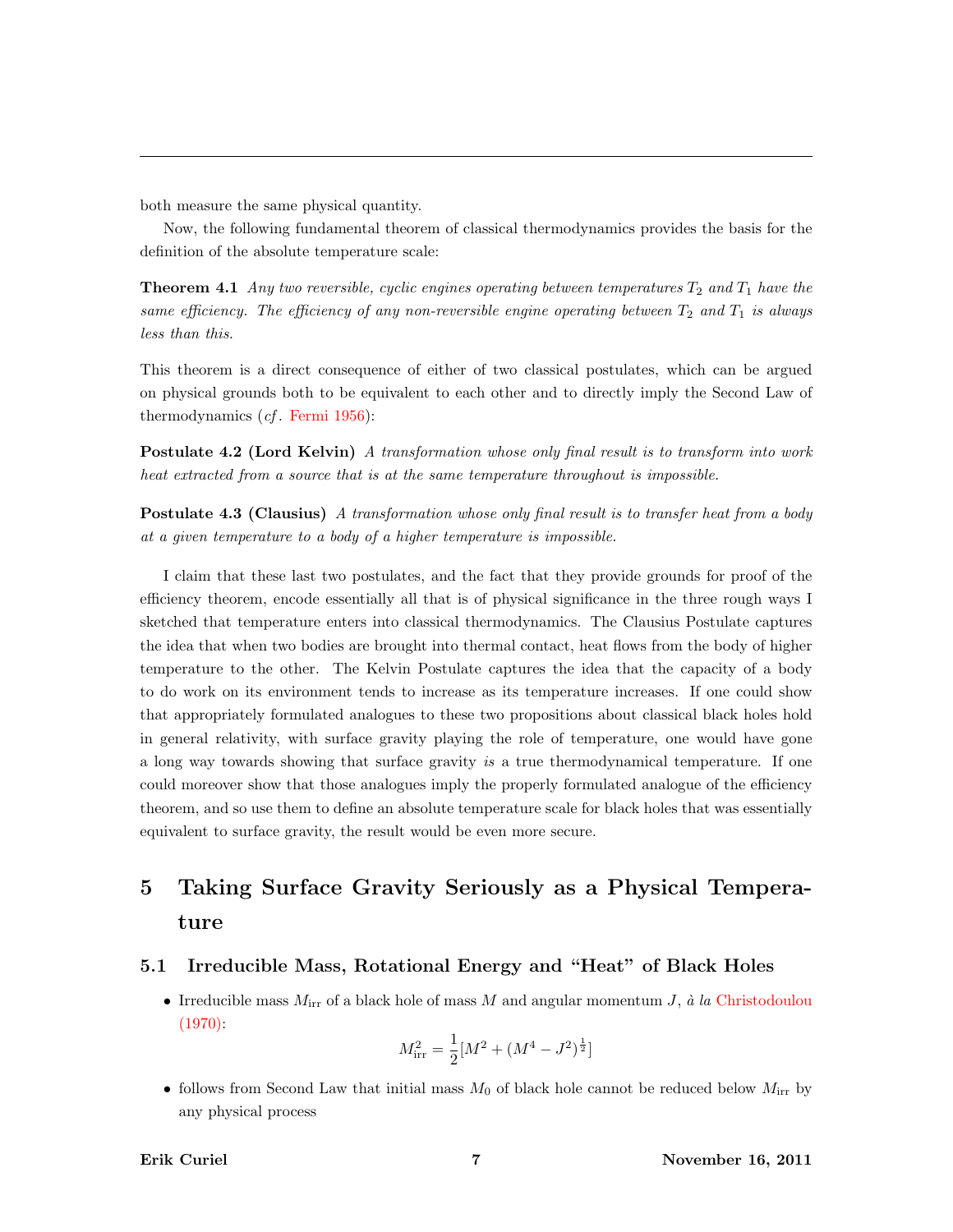- thus: "rotational energy" of a black hole =  $M M<sub>irr</sub>$
- define "quantity of heat" transferred in any process to be change in total black hole energy minus change in its rotational energy

#### <span id="page-7-0"></span>5.2 What Is "Thermal Contact" for a Black Hole?

I claim, based on characterization of "quantity of heat": exchange of "non-rotational gravitational energy", e.g., emission and absorption of gravitational radiation.

### <span id="page-7-1"></span>5.3 "Heat Flow" between Orbiting Kerr Black Holes—the Clausius Postulate

Conjecture 5.1 A transformation whose only final result is that a "quantity of heat" (as defined in  $§5.1)$  $§5.1)$  is transferred from a black hole at a given surface gravity to one of a higher surface gravity is impossible.

## <span id="page-7-2"></span>5.4 "Angular Momentum" as Measure of Capacity for a Kerr Black Hole to Do Work—the Kelvin Postulate

Theorem 5.1 A transformation whose only final result is to decrease the angular momentum and increase the irreducible mass of a black hole while leaving its surface gravity unchanged is impossible.

## <span id="page-7-3"></span>5.5 Carnot Cycles for Kerr Black Holes and an Absolute Temperature Scale

The Penrose Process for Kerr black holes:

Because the stationary Killing field of a Kerr black hole turns spacelike before it hits the event horizon (the "ergosphere"), it is possible to shoot composite systems into the black hole in such a way that the system initially has positive energy and angular momentum, but splits in the ergosphere in such a way that a bit with negative energy and angular momentum enters the black hole while the rest (with, eventually, positive energy greater than that of the original system) escapes: "energy and angular momentum extracted from the black hole".

Use this to define a "Carnot Cycle" for Kerr black holes, based on:

- isothermal transformation: Penrose process during which  $\kappa$  stays constant
- adiabatic transformation: Penrose process during which irreducible mass stays constant

Then, to capture the idea that one can define an absolute temperature scale for black holes from Carnot cycles as one does in classical thermodynamics: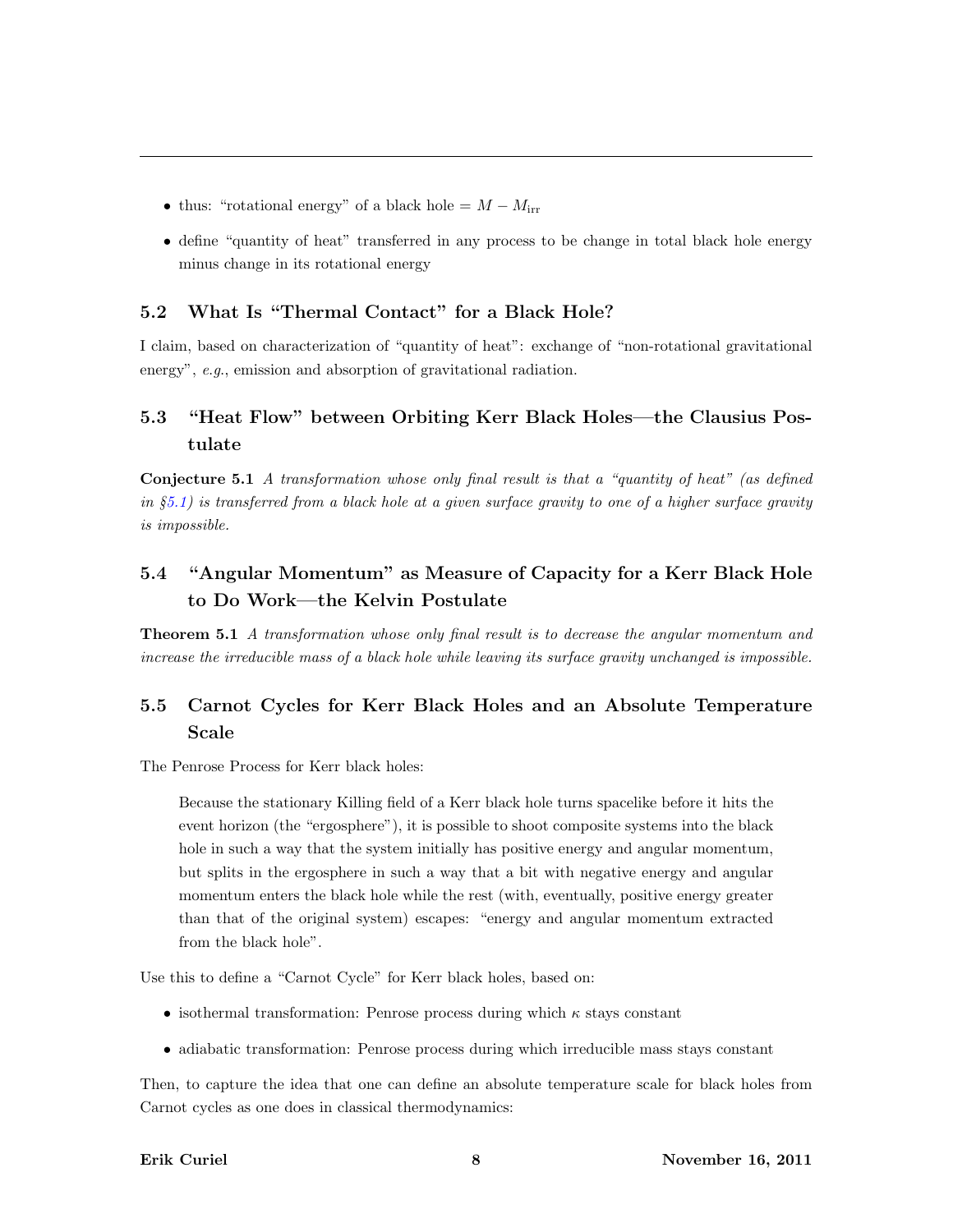**Conjecture 5.1** Taking the ratio of exchanged quantities of "heat" (as characterized in  $\S5.1$ ) to measure efficiency of the total process, it follows by the standard argument that the ratio of exchanged "heat" in a reversible process (meaning one in which the irreducible mass does not change) equals the ratio of the values of  $\kappa$  at which "heat" was exchanged.

#### <span id="page-8-0"></span>5.6 Coupling of Kerr Black Holes to Ordinary Thermal Systems

**Conjecture 5.1** Put a small classical thermodynamical system with temperature  $T$  into stable orbit about a Kerr black hole with surface gravity  $\kappa$ . The two systems will be in "thermal contact" through emission and absorption of gravitational radiation. They will reach a state of joint equilibrium only when  $T = \kappa$ .

Indirect evidence for this conjecture comes from the arguments of [Hayward \(1998\).](#page-8-1)

### References

- <span id="page-8-5"></span>Bardeen, J., B. Carter, and S. Hawking (1973). The four laws of black hole mechanics. Communications in Mathematical Physics 31, 161–170.
- <span id="page-8-2"></span>Bekenstein, J. (2000). The limits of information. arXiv:gr-qc/0009019v2 ([http://xxx.lanl.gov/](http://xxx.lanl.gov/abs/gr-qc/0009019) [abs/gr-qc/0009019](http://xxx.lanl.gov/abs/gr-qc/0009019)).
- <span id="page-8-6"></span>Carter, B. (1973). Black hole equilibrium states. In B. DeWitt and C. DeWitt (Eds.), Black Holes, pp. 56–214. New York: Gordon and Breach.
- <span id="page-8-8"></span>Christodoulou, D. (1970). Reversible and irreversible transformations in general relativity. Physical Review Letters 25, 1596–1597.
- <span id="page-8-7"></span>Fermi, E. (1937[1956]). *Thermodynamics*. Dover Publications, Inc. The Dover 1956 edition is an unabridged, unaltered republication of the 1937 Prentice-Hall edition.
- <span id="page-8-3"></span>Gao, S. and R. Wald (2001). The "physical process version" of the first law and the generalized second law for charged and rotating black holes.  $arXiv:qr-qc/0106071$  ([http://xxx.lanl.](http://xxx.lanl.gov/abs/gr-qc/0106071) [gov/abs/gr-qc/0106071](http://xxx.lanl.gov/abs/gr-qc/0106071)).
- <span id="page-8-4"></span>Hawking, S. (1975). Particle creation by black holes. Communications in Mathematical Physics 43, 199–220.
- <span id="page-8-1"></span>Hayward, S. (1998). Unified first law of black-hole dynamics and relativistic thermodynamics. Classical and Quantum Gravity 15, 3147–3162. Also available online as  $arXiv:qr-qc/9710089v2$ (<http://xxx.lanl.gov/abs/gr-qc/9710089>).
- Israel, W. (1979). Dark stars: The evolution of an idea. In S. Hawking and W. Israel (Eds.), General Relativity: An Einstein Centenary Survey, pp. 199–276. Cambridge university Press.
- Penrose, R. (1969). Gravitational collapse: The role of general relativity. Revista del Nuovo Cimento 1, 272–276.